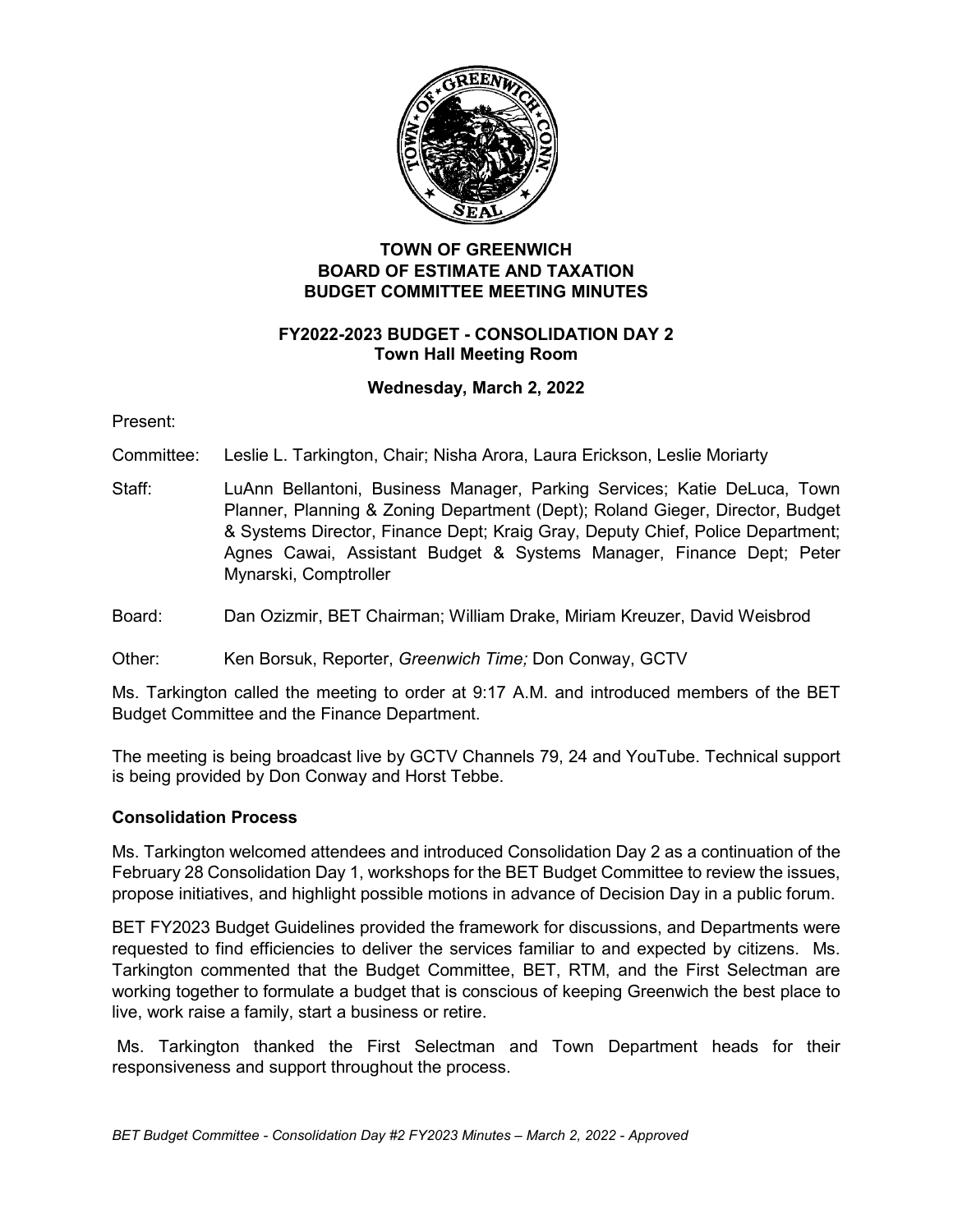The following list of items were identified as being considered by Committee members for proposed modification.

# **CAPITAL BUDGET**

### **105 OFS**

• 23300 - Relocation BOE - Add \$50,000 to OFS, move to Operating Budget

### **13 Assessor**

• 23304 - Revaluation and Inspection move \$265,000 to Operating Budget

# **172 Other**

• 23305 - Tod's Driftway Coastal Resiliency – more information requested from department as ongoing study not finalized; gap between plan and construction;

# **Fire Department**

# **206** PPE **Replacement**

- 23306 reduce \$120,000 move into Operating Budget
- 23352 **Fire Apparatus & Equipment** reduce \$2,370,000: Defer Engine for one year reduce \$850,000; Defer Ladder Truck for \$1.2 million and SUVs

# **Police Department**

# **213 Police**

- 23309 Mobile Data Terminal Replacement move \$25,000 to Operating Budget
- 23311 **–** Body Cameras (film storage) move \$200,000 to Operating Budget
- 22314 Vehicle Dashboard Camera move \$80,000 to Operating Budget
- 22317 Traffic Signal Move \$200,000 to Operating Budget

# **312 Public Works**

- 22318 Portable Emergency Generator Defer \$45,000 one year
- 23320 Asphalt Paving Program reduce  $$4,250,000$  to  $$3,500,000$ , by  $$750,000$
- 23323 Emergency Pre-emption Traffic Signals more information re sequencing needed
- 23324 Glenville Center Improvement need more information on cost breakdown of additional \$500,000 - TOG and 50% PPP; total project \$3.9 million
- 23325 Greenwich Avenue Intersection Improvement need Traffic and Parking Plan Studies for full vision
- 23326 \$500,000 additional Hillside Road Bridge enhancements including bike path defer
- 23328 Old Greenwich Streetscape questioning need
- 23329 P&R Parking Lot Maintenance Program Defer \$200,000; move to Operating Budget
- 23330 Sidewalk Connectivity & ADA LOTCIP 100% Grant (\$3,100,000) all sidewalk project should be aggregated to ensure no overlapping appropriations
- 23331 Cos Cob Neighborhood Sidewalk Defer \$400,000 until Hillside Road Bridge completed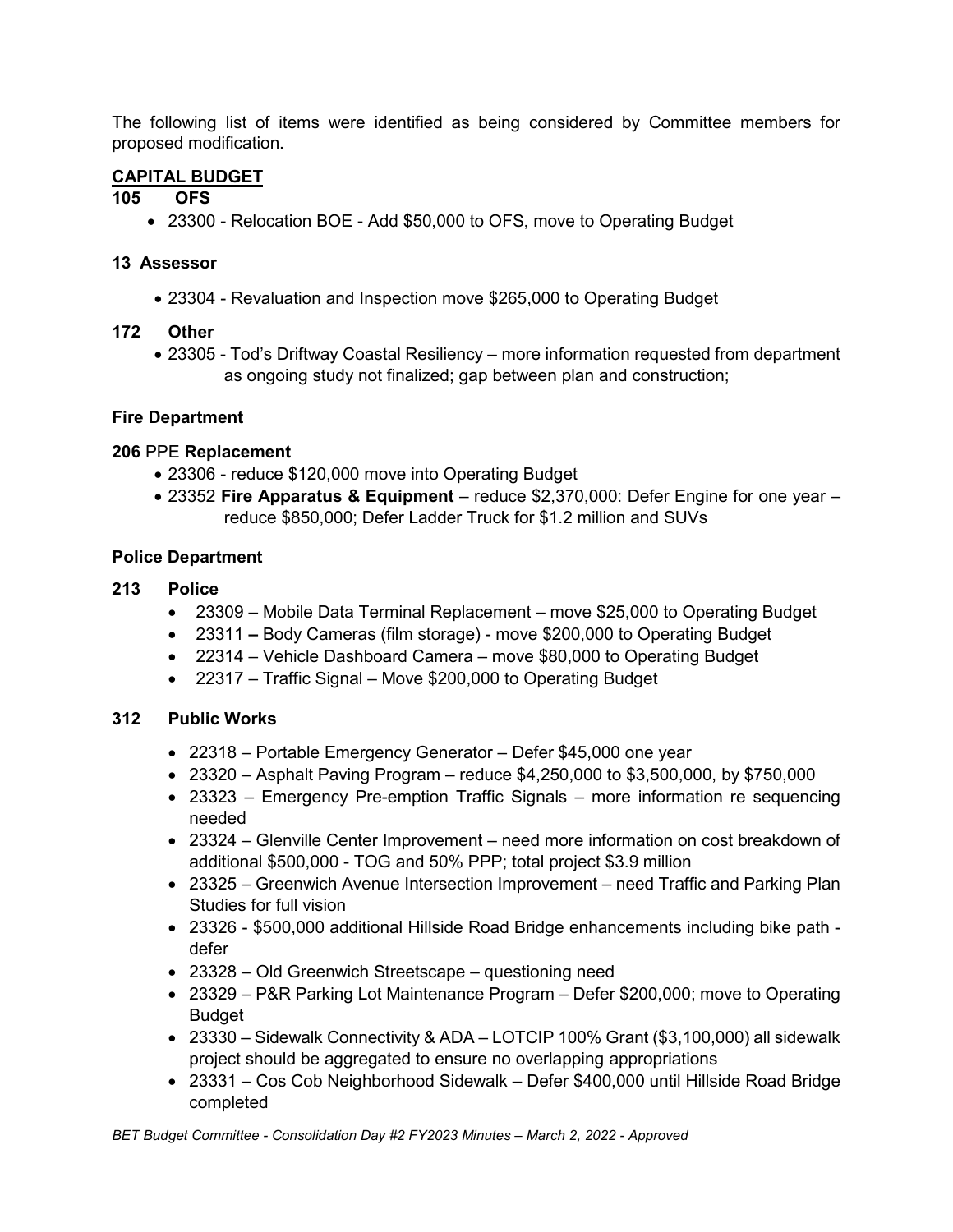- 23332 Reimagining Greenwich Avenue need more information from department restaurant barriers
- 23334 Wesskum Wood Road Bridge Replacement Defer \$2,000,000 until Perrot Library/nearby bridge completed; poor condition
- 23335 Storm water Maintenance & Improvement possibly qualifies for ARP grant; candida
- 23339 Holly Hill Resource Recovery consider outsourcing to private sector or deferring
- 23337 BOE Parking Lot Maintenance Defer GHS location due to heavy construction (remediation)
- 23342 –Environmental Abatement Execute prior to electrical upgrades, move \$50,000 to Operating Budget
- 23343 Greenwich Point Facility Septic & electrical improvements upgrades for Chimes building septic system and electrical. Seek grant from P&R Board to 501c3 Friends or postpone
- 23344 Demolition of Horseneck Temporary Building deferral of expense; RG to follow up with OFS on Boys & Girls Club lease
- 23345 HVAC/Boiler Equipment Upgrades Move to Operating Budget
- 23346 Public Safety Complex Garage: Deck Sealing Remove \$60,000; leads to construction project in FY24; deck is 12 years old
- 22347 Town Hall Space Utilization Move \$210,000 to Operating
- 23348 Town Wide Restroom Rehab Defer \$600,000
- 23349 Town Wide Roof Replacement choose 1 or 2 projects (\$100,000 or \$85,000)
- 23350 Roger Sherman Baldwin Park reduce \$100,000 to \$25,000, plan FY24 or FY25 schedule; concerned with capital plate

### **380 Fleet**

Ask Department heads to reduce the number of SUVs requested; defer Fire Department SUVs at \$27,000

# **440 External Entities**

- 22360 Bruce Museum Bathroom Refurbish defer \$30,000; move to Operating Budget; pursue new Management Agreement discussion
- 23361 Bruce Museum Exterior Painting defer \$51,000; move to Operating Budget; awaiting either new estimate or as In-kind project
- 23362 Bruce Museum Lightning Protection System Discuss further
- 23363 Bruce Museum Roof Replacement on Old Mansion \$150,000; discuss further
- 23364 Historical Society Bush Holley House HVAC equipment \$233,000; concern about expanding budget support for new entity

# **680 Board of Education (BOE)**

- 23365 School Kitchen Equipment Replacement More information requested
- 23366 GHS Cellular Improvement Project Possibly move \$1,100,000 to ESSER III Grant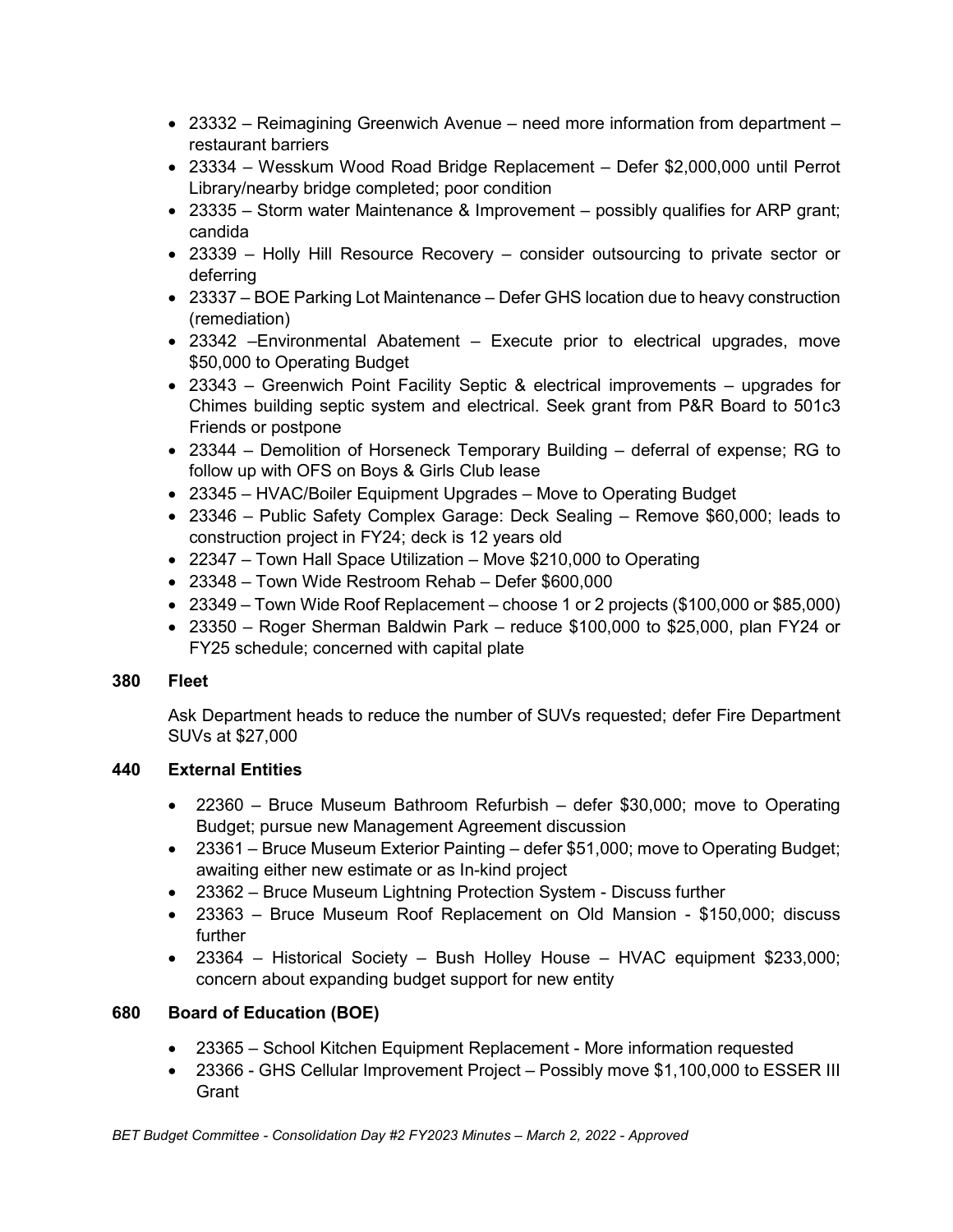- 23367 Network Infrastructure Move \$278,000 to ESSER III III Grant or Operating Budget
- 23368 Security Upgrades move \$340,000 to Operating Budget
- 23369 Abatement Open Capital 2020 \$657,000, Open Capital 2021, Open Capital 2022, Capital Request 2022 for \$74,000 – More Information Requested
- 23370 ADA Compliance Unbundle  $$3.262,000$  to  $$2.270,000$  in order to remove Western Middle School
- 23373 Emergency Lighting \$283,000 duplicated in construction appropriation. Close-out Open Capital \$227,000. Roland Gieger (RG) to follow-up.
- 23372 Central Middle School Expansion/Renovation Reduce \$250,000. Substituted by FY2022 Interim divided into \$150,000 for Education Specifications and \$100,000 Environmental analysis.
- 23375 Exterior Masonry \$3,864,000 to be consolidated in BOE Budget Book. Followup by RG.
- 23376 Finishes Painting and Flooring move \$105,000 to Operating Budget
- 23377 Finishes after HVAC installation move \$36,000 to Operating Budget
- 23378 Generator Replacement/Upgrades Close-out Open Capital FY2019, FY2020. Unbundle projects to evaluate need for \$129,000 requested.
- 23379 HVAC Breakout GHS from total \$6,623,000; concerned about large projects including CMS \$20 million, OG \$25 million, possible remainder \$16 million. RG to follow-up with BOE.
- 23380 Julian Curtiss Expansion/Renovation unbundle \$1.5 million from FY2024 for A&E. Sequence timetable, cost and planning formula for balance of school; condition part
- 23382 Old Greenwich Expansion/Renovation use \$1.5million for feasibility study for FY2024 construction
- 23385 Plumbing & Electrical separate expenses for CMS and JC from bundled budget of \$2,644 million
- 23388 Stage Renovation Move \$149,000 to Operating Budget
- 23389 Windows & Doors Reduce \$100,000 from \$589,000 to \$489,000 and reserve \$289,000
- 23397 Exterior Masonry budget \$200,000. Is this a duplication from aggregated Masonry Budget?
- 23399 Carpet Replacement reduce \$100,000 to \$80,000 per Perrot Library

# **Parks and Recreation**

- 23401 Cooling Towers at Skating Rink question of whether \$150,000 replacement is necessary for one season's use
- 23405 Field Master Plan Design and Implementation break out each field cost and activity. Follow-up to discover if qualified for ARP program.
- 23404 Binney Park Pond Maintenance Discuss reducing \$75,000 by \$40,000 for canopy to protect equipment
- 23408 Tree Risk Program Reduce  $$250,000$  by  $$100,000$  to  $$150,000$  for each of 5-years
- 23412 Ferry Dock Inspection & Maintenance move \$290,000 to Operating Budget
- 23414 Sand Replacement move \$25,000 to Operating Budget